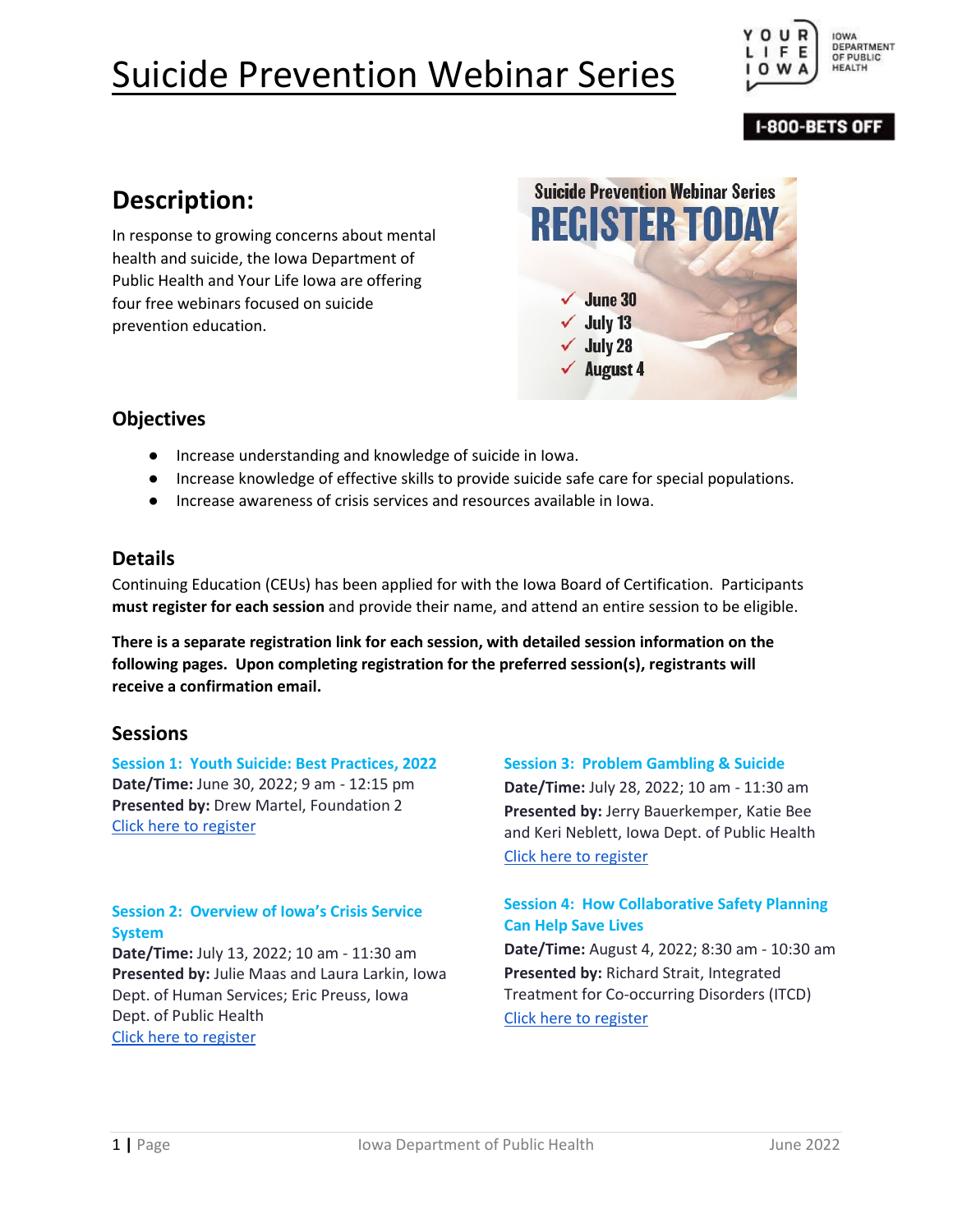

I-800-BETS OFF

## **Session #1**

**Title:** Youth Suicide: Best Practices, 2022 **Date:** June 30, 2022 **Time:** 9:00 AM - 12:15 PM **Presenter:** Drew Martel

**Description:** This webinar will describe the scope of problem, discuss theories as to why youth die by suicide and provide standards of care and treatment protocols for working with youth experiencing suicide ideation. Two guest speakers will present their lived experience of losing their child to suicide.

## **Objectives:**

- Recognize risk factors specific to youth suicide
- Discriminate between evidenced based and best practice interventions for suicide safety
- Describe standards of care when working with a youth who expresses suicide ideation and/or behaviors

## *Presenter Biography*

**Drew Martel, LISW, CADC**, Director of Crisis Services at Foundation 2 Crisis Services in Cedar Rapids oversees the clinical aspects of service delivery, as well as providing external consultation on operationalizing suicide safe practices within organizations. Drew has been involved in an array of suicide prevention initiatives throughout Iowa. In addition to his work at Foundation 2, Drew is a Site Examiner for The American Association on Suicidology, as well as working in private practice, providing therapy at Meadowlark Psychiatric in North Liberty. Drew has presented at a number of statewide and national conferences on the topic of suicide prevention, including multiple presentations at the American Association on Suicide's National Conference.

Registration Link: [https://us02web.zoom.us/webinar/register/WN\\_b\\_XU37nXS7SxKAWfyuHAyg](https://us02web.zoom.us/webinar/register/WN_b_XU37nXS7SxKAWfyuHAyg)

**CEUs Approved:** 3.25 hrs. / Counseling Theories & Techniques or Special Populations (Iowa Board of Certification)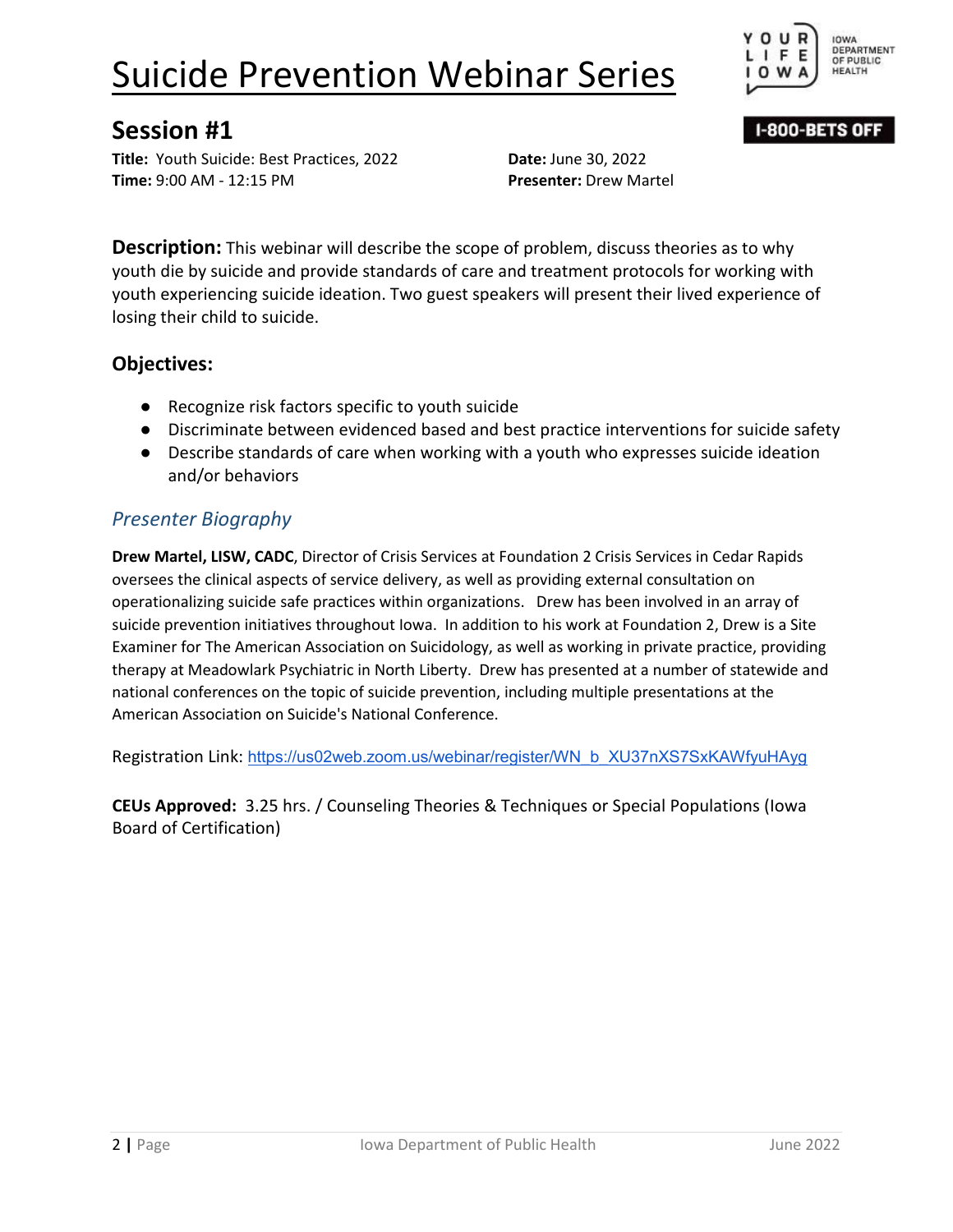

I-800-BETS OFF

# **Session #2**

**Title:** Overview of Iowa's Crisis Service System **Date:** July 13, 2022

**Time:** 10:00 AM - 11:30 AM **Presenter:** Julie Maas, Laura Larkin, Eric Preuss

### **Description:**

Iowa has many resources to respond to individuals and families experiencing a mental health, suicide, substance use disorder or problem gambling concern but many people are unaware of the services. This webinar will highlight crisis services available including mobile crisis, crisis stabilization units, Access Centers and crisis hotlines including Your Life Iowa and 988.

### **Objectives:**

- Participants will identify crisis services available in Iowa.
- Participants will become familiar with 988 and how to access crisis services in Iowa.
- Participants will become familiar with Your Life Iowa and the services offered.

#### **Registration Link:** [https://us02web.zoom.us/webinar/register/WN\\_PXzEOmuuSja6IzZLxkXvIg](https://us02web.zoom.us/webinar/register/WN_PXzEOmuuSja6IzZLxkXvIg)

### *Presenter Biographies*

**Laura Larkin, LMSW**, Executive Officer 2, Iowa Department of Human Services, Division of Mental Health and Disability Services-Community (MHDS-C) has worked in the MHDS Division for 14 years and has over 30 years of human services and mental health experience. Laura provides mental health policy analysis, contract management for community-based mental health and disability services, and is the State Mental Health Block Grant planner.

**Julie Maas, LMSW**, Program Planner 3, Iowa Department of Human Services, Division of Mental Health and Disability Services-Community (MHDS-C) has worked in the MHDS Division for 6 years and has over 15 years of human services and mental health experience. Julie provides mental health policy analysis, contract management for Iowa's 988 Crisis Centers and community-based mental health and disability providers, and is the Project Director for Iowa's 988 Cooperative Agreement with SAMHSA.

**Eric M. Preuss, M.A., IAADC, CCS, LICDC**. Eric is the Your Life Iowa (YLI) Project Director for the Bureau of Substance Abuse at the Iowa Department of Public Health and has been with the Department since 2010. Eric provides daily functional oversight of the YLI project which includes helpline, website, health promotion, and quality assurance/data integrity activities. Additionally, Eric served as the problem gambling services manager in Iowa from 2013-2021 and served on the Board of Directors for National Association of Administrators of Disordered Gambling Services (NAADGS) for 7 years, and served on the Iowa Board of Certification. Prior to joining IDPH, Eric spent over 20 years as a counselor, educator, and leader in the areas of substance use disorder treatment and homelessness. He holds a Master's degree from the Methodist Theological School in Ohio.

**CEUs Approved:** 1.5 hrs. / Counseling Theories & Techniques (Iowa Board of Certification)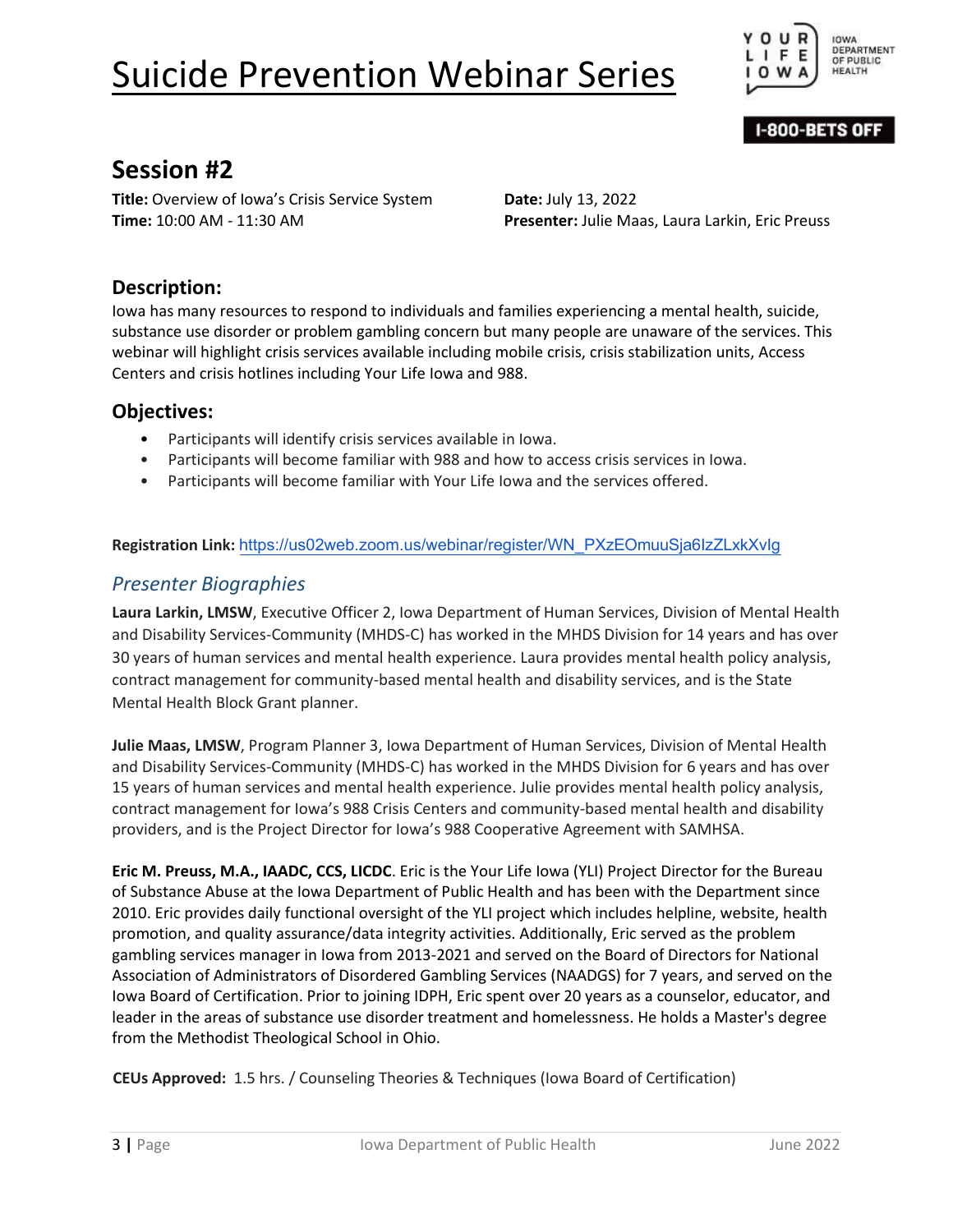

I-800-BETS OFF

## **Session #3**

**Title:** Problem Gambling and Suicide **Date:** July 28, 2022

**Time:** 10:00 AM - 11:30 AM **Presenters:** Jerry Bauerkemper, Katie Bee, Keri Neblett

### **Description:**

Individuals negatively impacted due to their or a loved ones gambling are more likely than the general public, and even those with other addictive disorders, to contemplate and/or attempt suicide. Participants will learn about Iowa's Public Health approach to addressing Problem Gambling through prevention and treatment services. Furthermore, this webinar will explore evaluation tools that counselors may use to identify and address problem gambling patients who are at greatest risk for suicide. Participants will also be provided counseling tips to best support and treat problem gambling patients experiencing suicidal ideation.

### **Objectives:**

- Participants will better understand Iowa's Public Health approach to addressing Problem Gambling.
- Participants will be given the statistical prevalence of suicide among those with a Gambling Disorder.
- Participants will be given some testing and counseling questions that will help them identify those Gambling Disordered patients who are contemplating/planning/attempting suicide.
- Participants will be given counseling options and tips on how to actively address suicide and work with gambling disordered clients having thoughts of suicide.

**Registration Link:** https://us02web.zoom.us/webinar/register/WN\_Lm3rgC0QQHKBGexFMOEpMg

### *Presenter Bio[graphies](https://us02web.zoom.us/webinar/register/WN_Lm3rgC0QQHKBGexFMOEpMg)*

**Jerry Bauerkemper BS, CDGC.** Jerry is a Consultant to the Office of Problem Gambling at the Iowa Department of Public Health. Jerry is responsible for supporting IDPH Problem Gambling Treatment providers who serve Iowan's experiencing problems due their gambling as well as their families. Jerry is a nationally recognized expert on problem gambling and has provided training throughout the United States.

**Katie Bee, CPS**, Executive Officer 2, Iowa Department of Public Health, Division of Behavioral Health has worked in the Bureau of Substance Abuse for 5 years and has over 13 years of experience in the field of behavioral health. Katie serves as the Project Director for the Office of Problem Gambling providing daily functional oversight of community-based prevention, early intervention, treatment, and recovery support services.

**Keri Neblett, LMSW**, Executive Officer 2, Iowa Department of Public Health, Division of Behavioral Health has worked in the Bureau of Substance Abuse for 1.5 years serving as the Suicide Prevention Director and Project Director for the Zero Suicide Iowa Initiative. She has over 15 years of experience working in suicide prevention and crisis intervention.

**CEUs Approved:** 1.5 hrs. / Counseling Theories & Techniques (Iowa Board of Certification)